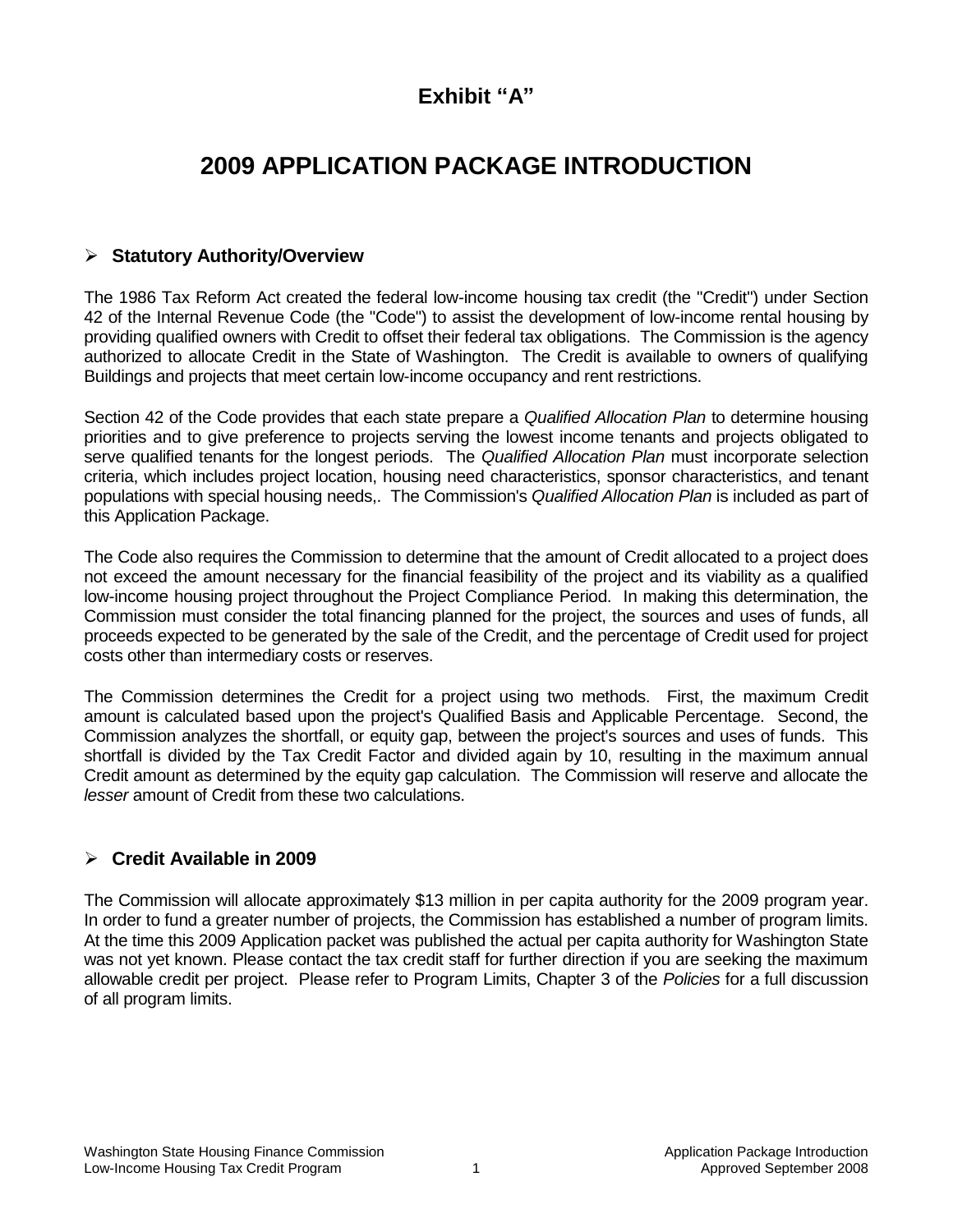## **Credit Set-Asides**

The Commission has established four Credit Set-Aside categories: Qualified Nonprofit Organizations: 10%

| <b>HOPE VI</b>                   | <b>20%</b> |
|----------------------------------|------------|
| <b>Rural Housing projects</b>    | 15%        |
| Rural Development (RD) projects: | 5%         |

All projects will be considered for the Credit Set-Aside category selected in the Application. With the exception of the HOPE VI Credit Set-Aside, if a project does not receive a Credit Reservation and Carryover Allocation Contract in the selected category, the project may still qualify based upon its ranking against other projects competing for the balance of Annual Authority.

## *Prior to submitting your Application to the Commission:*

## **Read the entire Application Package carefully**

The materials in this Application Package assume you or your advisors have knowledge of: (i) low-income housing tax credits; (ii) whether your particular project may be eligible for Credit; and (iii) how to syndicate or otherwise utilize Credit to finance project costs. If you would like to receive a more basic summary of how tax credits work, please call (206) 464-7139 and ask to speak to a development analyst in the Tax Credit Division or refer to our website at [www.wshfc.org/tax-credits.](http://www.wshfc.org/tax-credits)

The *Policies* describe the process and criteria used by Commission staff to evaluate and rank projects for recommendations for Credit Reservations and Carryover Allocations. The *Policies* also describe the conditions, limitations, and requirements that must be satisfied in order for your project to be eligible for a Credit Reservation and Carryover Allocation Contract, a final allocation, and how to maintain the reservation during the development and construction of the project. The *Policies* also set forth project transfer or assignment requirements, an overview of the project monitoring requirements during the operation of the project, the Commission's fee schedule, a description of the Commission's process for decisions and reviews, and the *Policies* applicable to qualified tax-exempt bond-financed projects.

The *Policies* include the Commission's interpretation of the requirements under Section 42 of the Code, as well as additional conditions established by the Commission. The *Policies* include a Glossary that defines technical terms, which are capitalized in the Application package.

#### **Meet with your advisors**

Prior to submitting an Application, we recommend you consult with your tax advisor, legal counsel, and/or accountant to ensure that your project meets the requirements to participate in the tax credit program, especially the Minimum Threshold Requirements in Chapter 4 of the *Policies*. Be certain that you have the documentation to qualify for participation in any selected Credit Set-Aside or to support any selected Allocation Criteria. We also invite you to make an appointment to meet and discuss your proposal with tax credit staff prior to submitting an Application.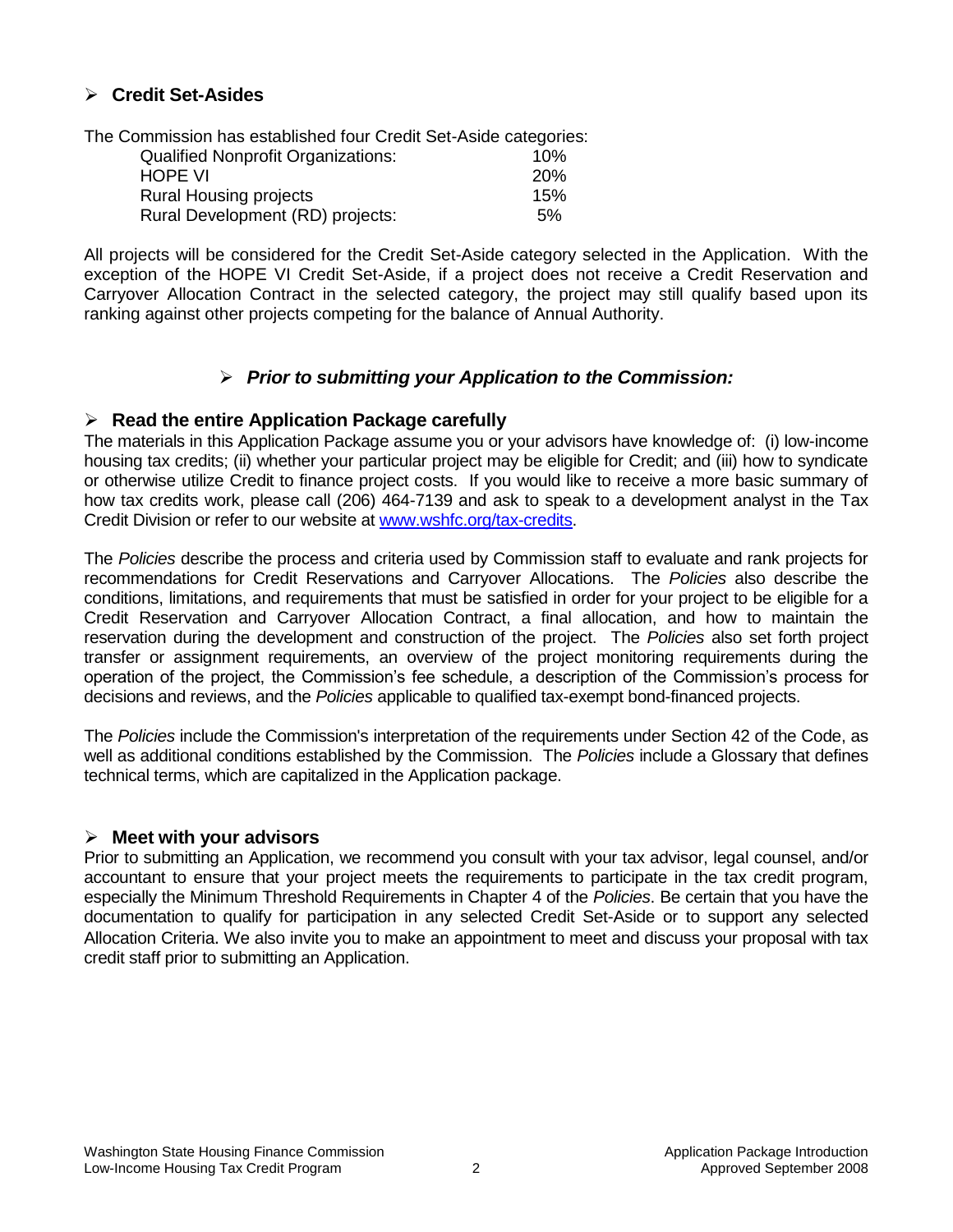## *Submitting your Application:*

### **The Application**

Complete and sign the Application, and submit it with all required attachments and application fee to the Commission not later than the **Application deadline, Thursday, January 15, 2009 at 5:00 p.m.**

### **Processing**

The Commission staff will first review your Application for completeness and will confirm that the project complies with the General Requirements and Disclosures, Program Limits, and Minimum Threshold Requirements as detailed in Chapters 2, 3 and 4, of the *Policies*. The staff will then review your supporting documentation to determine whether your project qualifies for the selected Credit Set-Aside and meets the conditions to receive any selected Allocation Criteria points. A five-day Correction Period allows you to provide missing information or clarify items for your project. Following the Correction Period, all projects are ranked for recommendations to receive Credit in each Credit Set-Aside category by the number of Allocation Criteria points scored. Please refer to Chapter 6 of the *Policies* for additional information regarding Allocation Criteria points. The Commission staff will also calculate the Credit amount needed for the project.

During this process, the Commission notifies the chief executive officer of the local jurisdiction where your project is located to provide an opportunity to comment on your project. The Commission also conducts a public hearing to receive comments from the general public regarding all the projects submitted in the Application round.

The Commission approves a list of the projects and authorizes the Executive Director to establish Credit Reservation and Carryover Allocation Contracts and other related documents for projects as appropriate. The Commission will make available Credit reservation and carryover allocations to qualified projects as outlined in more detail in Chapter 7 of the *Policies*. You will be notified by mail if your project qualifies for Credit.

If your project is selected for a Credit reservation and carryover allocation, you will be required to enter into a Credit Reservation and Carryover Allocation Contract. During the project's development process, you will also be required to enter into additional agreements with the Commission, such as a Regulatory Agreement, and meet certain development milestones, all of which are described in the *Policies*.

## **Project Milestones**.

Each project must meet the development milestones identified in the *Policies* and the project's Credit Reservation and Carryover Allocation Contract. The milestone dates are established in accordance with the development schedule for each project but cannot exceed certain stated deadlines depending on what calendar year your project is Placed-In-Service.

## **Application Schedule.**

Application Deadline: **Thursday, January 15, 2009 at 5:00 p.m.**

Tentative dates to keep in mind for 2009 Applications: estimated Commission approval of projects in April 2009, and execution of Credit Reservation and Carryover Allocation Contracts in May or June 2009.